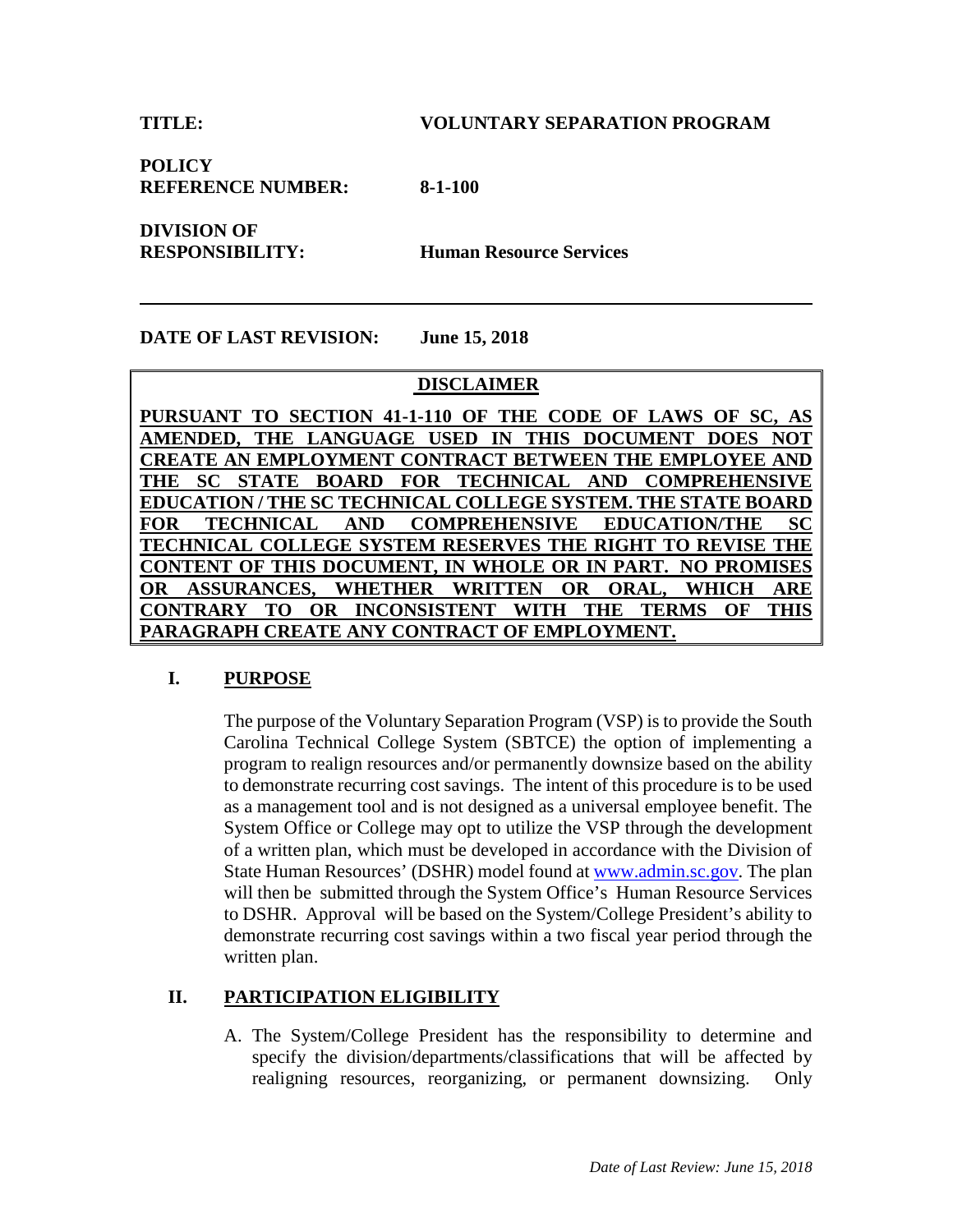employees in a full-time equivalent (FTE) position in the affected areas may be eligible for the VSP.

- B. Employees who submit a notice of resignation, which has been accepted by the System Office/College prior to the effective date of the program, are not eligible to participate in the System Office/College VSP.
- C. Employees who were not eligible for Public Employee Benefit Authority (PEBA) insurance benefits prior to applying for the program, would not be eligible for those benefits through participation in the program.
- D. The System/College President and all employees who are exempt from the State Employee Grievance Procedure Act are not eligible to participate in the VSP.
- E. Employees participating in a Retirement Incentive Program (RIP) plan in accordance with Sections 9-1-1140 (I) and 9-11-50 (I) of the South Carolina Code of Laws are not eligible to participate in the VSP.
- F. Eligible employees who wish to participate in the VSP must indicate their intent through the completion and submission of the "Agreement and Release" form to the System Office/College's Human Resource Services by the date specified in the approved plan.
- G. In addition to receiving copies of the "Plan," "Acknowledgement Notice," and the "Agreement and Release" all employees who elect to participate in the VSP must be provided with a list of:
	- 1. all job titles and ages of the System Office/College employees who are eligible to participate in the VSP, and
	- 2. job titles and ages of System Office/College employees that are not eligible to participate in the VSP as required by the Age Discriminiation in Employment Act (ADEA).
- H. All decisions to request participation in the VSP are voluntary by each eligible employee. Employees participating in the VSP shall be considered to have voluntarily quit their employment without good cause and be subject to the provisions of Section 41-35-120 (1) of the South Carolina Employment Security Law.
- I. All decisions concerning approval of participants are within the discretion of the System/College President and in accordance with policy and procedure and the approved VSP Plan. The System Office/College plan may declare an employee or categories of job classifications ineligible based on financial considerations or on the business needs of the organization to retain the employee(s) in order for the System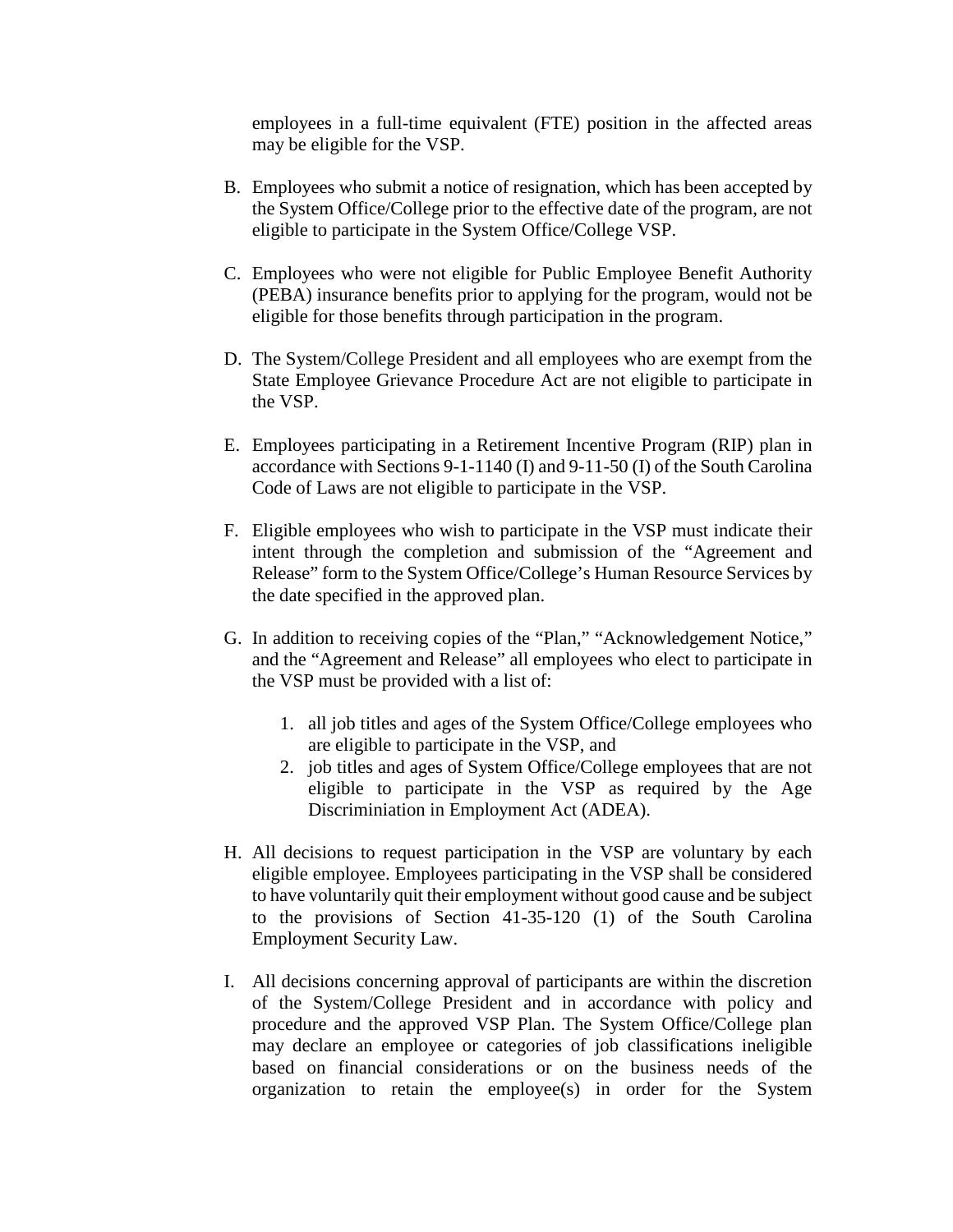Office/College to continue its mission. The decision of the System/College President is final. Under no circumstances will age, race, color, religion, creed, national origin, sex, disability, military status, or political affiliation be used by any System Office/College official in making any decision under the VSP.

# **III. PROGRAM COMPONENTS**

- A. The System/College President has the overall responsibility for the implementation of the program.
- B. The System Office or College must fund the program within existing funds.
- C. The program may be implemented based on the System Office or College's ability to demonstrate recurring cost savings for realignment and/or permanent downsizing.
- D. Implementation of the program will be based on fair and objective criteria developed by the System Office or College.
- E. An employee who elected and was approved to participate in the program will agree to:
	- 1. Voluntarily resign or retire from the System Office/College on or before the program effective date.
	- 2. Not become employed with the State of South Carolina in a full-time equivalent (FTE) position for a period of two years from the date of separation unless the employee reimburses the System Office/College from which the employee separated on a pro-rata basis for the benefits received.
- F. A participating employee may return to the former agency or another agency in State Government in a temporary, temporary grant, or time-limited project position.
- G. Participating employees may receive the following benefits:
	- 1. Separation payment not to exceed one year's base salary; and
	- 2. Employer portion of health and dental benefits for up to one year, unless the employee otherwise becomes eligible for such benefits.
	- 3. In addition, employees will receive payment for unused annual leave/faculty non-work day balances as provided for in the State Human Resources Regulations.
- H. Individuals who are eligible to participate in the VSP must apply by the date specified by the System Office or College's approved plan.